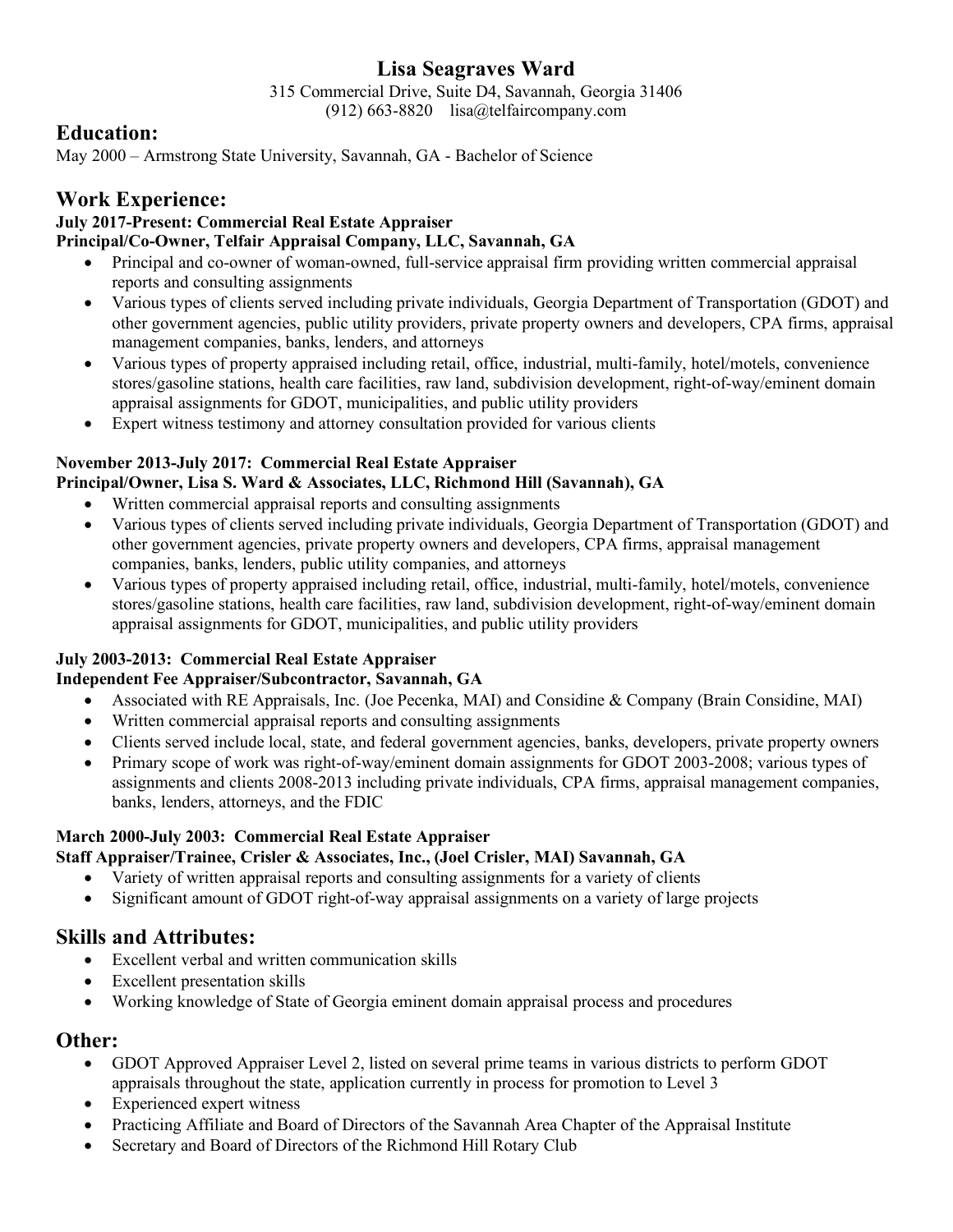- Board Member of the Ford Plantation Property Owner's Association
- Committee Member of the Ford Plantation Building/Facilities Committee
- Committee Member of the Ford Plantation Equestrian Committee

## **Recent Projects and Clients Served:**

- Social Apostolate of Savannah/Catholic Diocese 2020
	- o performed appraisal of possible new social services/community center located in east Savannah
- GDOT "Ogeechee Road Widening Project" 2019/2020
	- o performed "before and after" appraisals of various commercial properties along Ogeechee Road for back up purposes related to condemnation and court proceedings.
- City of Savannah "City of Savannah Arena Project" 2018/2019
	- o performed "before and after" appraisals/valuations of various commercial and industrial properties along Gwinnett Street and Stiles Avenue within the City of Savannah for their acquisition by the city
	- o project included properties that contained significant jurisdictional wetlands and environmental contamination requiring remediation; consultation and conversation with various engineers required throughout the project as a result.
- GDOT "Dean Forest Road at I-16 Widening Project" 2018/2019
	- o performed "strip take" and "before and after" appraisals of various single-family residential, industrial, and commercial properties along Dean Forest Road in west Chatham County and/or Savannah for their acquisition by GDOT
- GDOT "US Hwy 1 Widening Project, Toombs County" 2018/2019
	- o performed "strip take" and "before and after" appraisals of various single-family residential, rural agricultural, and commercial properties along US Hwy 1 in rural Toombs County for their acquisition by GDOT
- GDOT "US Hwy SR 56 Widening Project, Burke County" 2018/2019
	- o performed "strip take" and "before and after" appraisals of various single-family residential, rural agricultural, commercial, and institutional properties along SR Hwy 56 in rural Burke County for their acquisition by GDOT
- GDOT "US Hwy 1 Widening Project, Jefferson County" 2018/2019
	- o performed "strip take" and "before and after" appraisals of various single-family residential, rural agricultural, and commercial properties along US Hwy 1 in the City of Louisville and in rural Jefferson County for their acquisition by GDOT
- City of Savannah/GDOT "DeLesseps Avenue Widening Project" 2018
	- o performed "strip take" and "before and after" appraisals of various single-family residential, multi-family residential, and commercial properties along DeLesseps Avenue and LaRoche Avenue in Savannah for their acquisition by the City of Savannah, Georgia in conjunction with GDOT
- Columbia County "Lewiston Road Widening Project" 2018
	- performed "strip take" and "before and after" appraisals of various single-family residential and commercial properties along Lewiston Road in Columbia County near Augusta for their acquisition by Columbia County
- Troutman Sanders f/b/o Southern Company "Southern Telecom Broadband Project" 2018
	- o performed "before and after" appraisals of various rural agricultural and residential properties along with existing Georgia Power easement rights for the acquisition of additional easement rights for installation of broadband service to rural areas.
	- o performed work on this project in various counties including Chatham, Effingham, and Long Counties
	- o provided expert witness testimony on this project in Chatham, Effingham, and Long Counties
- GDOT "I-95 Roundabout Project, Bryan County" 2017
	- o performed "strip take" and "before and after" appraisals of various commercial properties along GA Hwy 144 and I-95 within the City of Richmond Hill for their acquisition by GDOT
	- GDOT "US Hwy 17 Widening Project, Glynn County" 2017/2018
		- o performed "strip take" and "before and after" appraisals of various residential and commercial properties along US Hwy 17 within Glynn County for their acquisition by GDOT
- Chatham County/GDOT "Chatham County Interchange Improvement Project" 2017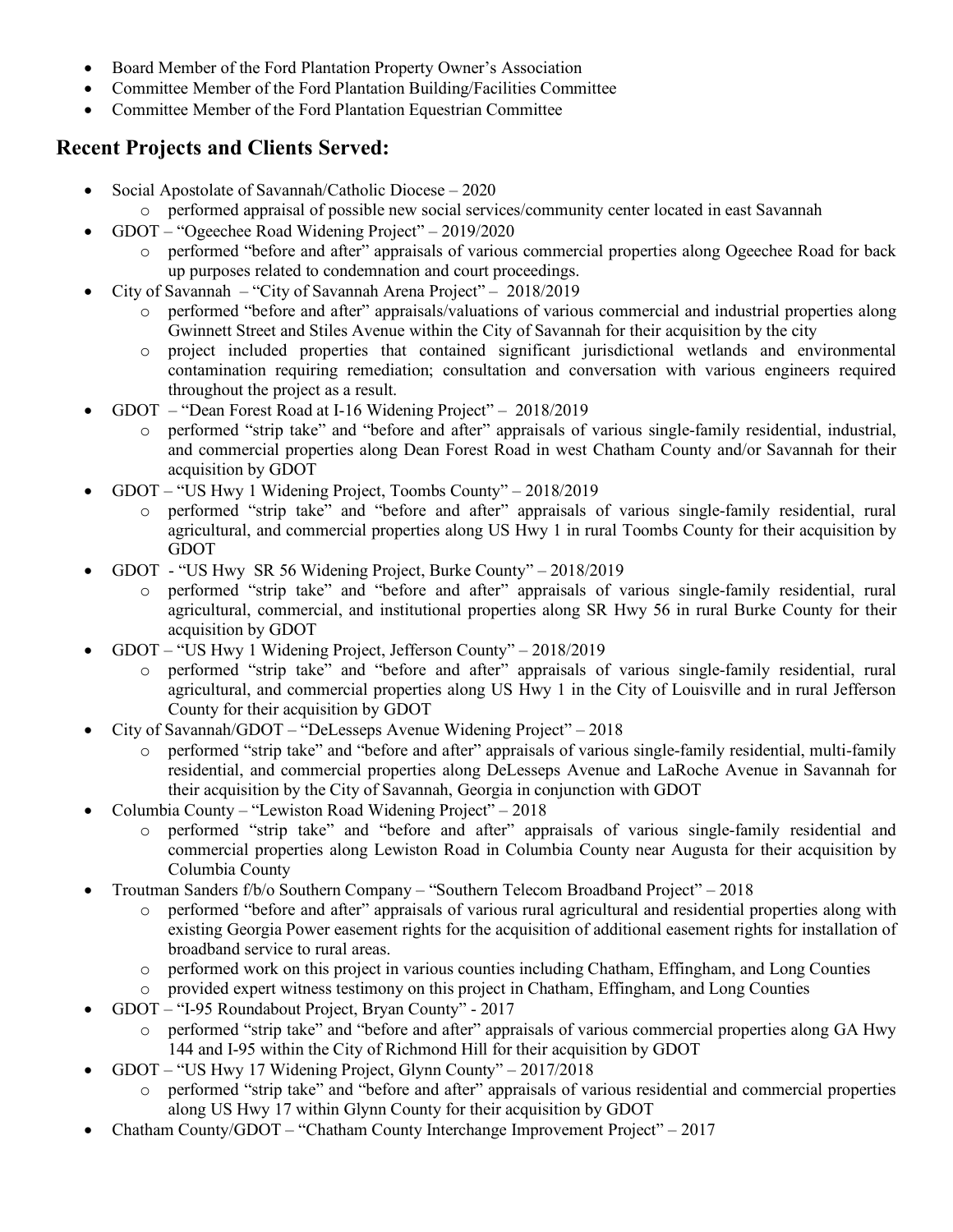- o performed "strip take" and "before and after" appraisals of various intensive commercial properties located at signalized intersections throughout Chatham County for their acquisition/improvement by Chatham County, Georgia in conjunction with GDOT
- Richmond Hill Downtown Development Authority "Historic Community Building Project" 2017
	- o performed appraisal of the historic Henry Ford Community Building for the City of Richmond Hill; purpose of which was for the possible acquisition of the property by the City
- City of Savannah "Old Godley Road Right-of-Way Project" 2016
	- o performed appraisal of an existing easement that extended across private property owner for acquisition of fee rights by City of Savannah
- City of Richmond Hill "Henry Ford Bakery Project" 2016
	- o performed appraisal of the historic Henry Ford Bakery for the City of Richmond Hill; purpose of which was for the possible acquisition of the property by the City
- City of Richmond Hill "Proposed Library Project" 2016
	- o performed appraisal of land as vacant and as developed with infrastructure for future construction of a new city center to include library, city hall, and other public facilities.
- GDOT "SR 67 Widening Project, Bulloch County" 2016
	- o performed "strip take" and "before and after" appraisals of various residential and commercial properties along SR 67 within rural Bulloch County for their acquisition by GDOT
	- GDOT "US Hwy 80 Widening Project, Bulloch County" 2016
		- o performed "strip take" and "before and after" appraisals of various residential and commercial properties along SR 67 within rural Bulloch County for their acquisition by GDOT
- King & Spalding  $f/b$ /o Kinder Morgan "Proposed Gas Pipeline Project" 2016
	- o performed appraisals of properties in Bryan, Liberty, Effingham, and McIntosh Counties for partial acquisition of easement rights for installation of a natural gas pipeline
- City of Savannah "Georgia Power Easements Project" 2016
	- o Performed appraisals of various existing Georgia Power Company transmission line easements throughout the City of Savannah